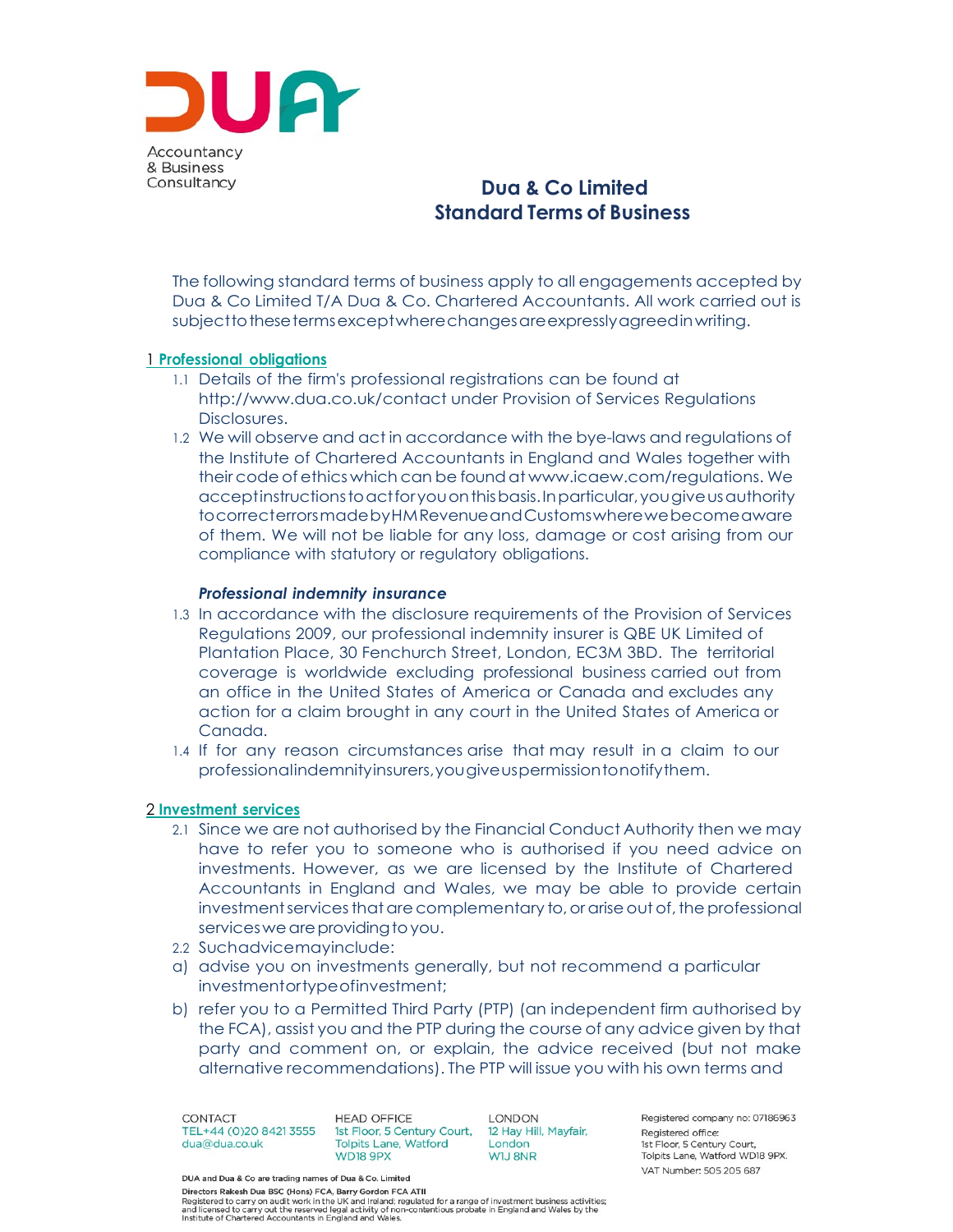conditions letter, will be remunerated separately for his services and will take full responsibility forcompliance with the requirements ofthe Financial Services andMarketsAct2000;

- c) advise you in connection with the disposal of an investment, other than your rightsinapensionpolicyorscheme;
- d) advise and assist you in transactions concerning shares or other securities not quotedonarecognisedexchange;
- e) assist you in making arrangements for transactions in investments in certain circumstances; and
- f) manage investments oractastrustee (ordonee ofa power ofattorney) where decisions to invest are taken on the advice of an authorised person.
- 2.3 We may also, on the understanding that the shares or other securities of the companyarenotpubliclytraded:
	- advise the company, existing or prospective shareholders in relation to exercising rights, taking benefits or share options, valuations and methods of such valuations;
	- arrange any agreements in connection with the issue, sale or transfer of thecompany'ssharesorothersecurities;
	- arrange for the issue of new shares; and
	- act as the addressee to receive confirmation of acceptance of offer documents etc.
- 2.4 In the unlikely event that we cannot meet our liabilities to you, you may be able to claim compensation under the Chartered Accountants' Compensation Schemeinrespectofexemptregulatedactivitiesundertaken.
- 2.5 We are not authorised by the Financial Conduct Authority. However, we are included on the Register maintained by the Financial Conduct Authority so that we can carry on insurance mediation activity, which is broadly the advising on, selling, and administration of insurance contracts. This part of our business, including arrangements for complaints or redress if something goes wrong, is regulated by the Institute of Chartered Accountants in England and Wales. The register can be accessed via the Financial Conduct Authority website a[t](http://www.fca.org.uk/register) [http://www.fca.org.uk/register.](http://www.fca.org.uk/register)

## *Financial Promotions*

2.6 To enable us to provide you with a proper service, there may be occasions when we will need to contact you without your express permission concerning investment business matters. For example, it may be in your interests to sell a particular investment and we would wish to inform you of this. We may therefore contact you in such circumstances, but would only do so in our normal office hours of 9.30AM to 5.30PM. We shall of course comply with any restrictions you may wish to impose which you notify to us in writing.

## *Client Monies – Designated Investment Business*

2.7 Because of the categorisation we have given you, you will lose the protection given to retail clients under the Conduct of Business Source Book of the Financial Conduct Authority. Protection in the following areas will not apply because when advising you we will assume that you are able to protect your own interests: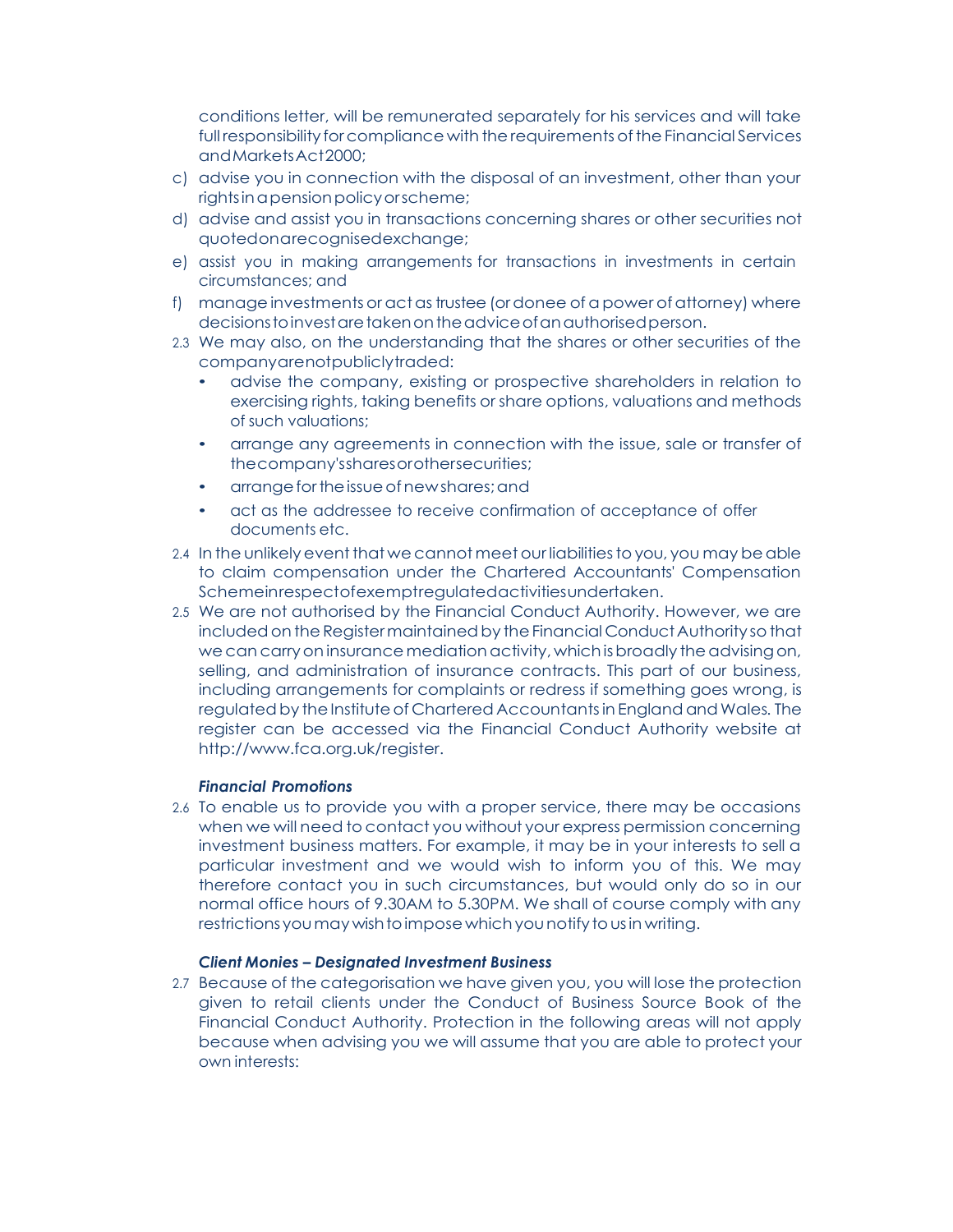#### *Understanding of risk*

We do not need to warn you of the nature of any risks involved in any transactions we recommend for you or give you written risk warnings about any transactions.

#### *Arranging loans*

We do not need to make a recorded assessment of your financial standing, ensure that the terms of the loan (s) and the amounts are suitable.

#### *Non-exchange traded securities*

We do not have to arrange or effect any transaction for you at a reasonable price.

## *Best execution*

We do not need to arrange or effect any transaction for you on the best terms available.

#### *Financial Ombudsman Service*

Please note that you will also lose the right of access to the Financial Ombudsman Service.

I/we have read and understood the notice set out above and agree to be treated as a professional client/eligible counterparty.

Signed……………………….……………………….……………………….………………

Date ……………………….

#### 3 **Commissionsor otherbenefits**

3.1 In some circumstances, commissions or other benefits may become payable to us [or to one of our associates] in respect of transactions we [or such associates] arrange for you, in which case you will be notified in writing of the amount and terms of payment. You consent to such commission or other benefits being retained by us [or, as the case may be, by our associates,] withoutour, [ortheir,] beingliable to account to you for any such amounts.

# 4 **Client monies**

- 4.1 We may, from time to time, hold money on your behalf. Such money will be held in trust in a client bank account, which is seareaated from the firm's funds. The account will be operated, and all funds dealt with, in accordance with the Clients' Money Regulations of Institute of Chartered Accountants in England andWales.
- 4.2 In order to avoid an excessive amount of administration, interest will only be paid to you where the amount of interest that would be earned on the balances held on your behalf in any calendar year exceeds £25. Any such interest would be calculated using the prevailing rate applied by Barclays Bank Plc for small deposits subject to the minimum period of notice for withdrawals. Subject to any taxlegislation, interest will be paid gross.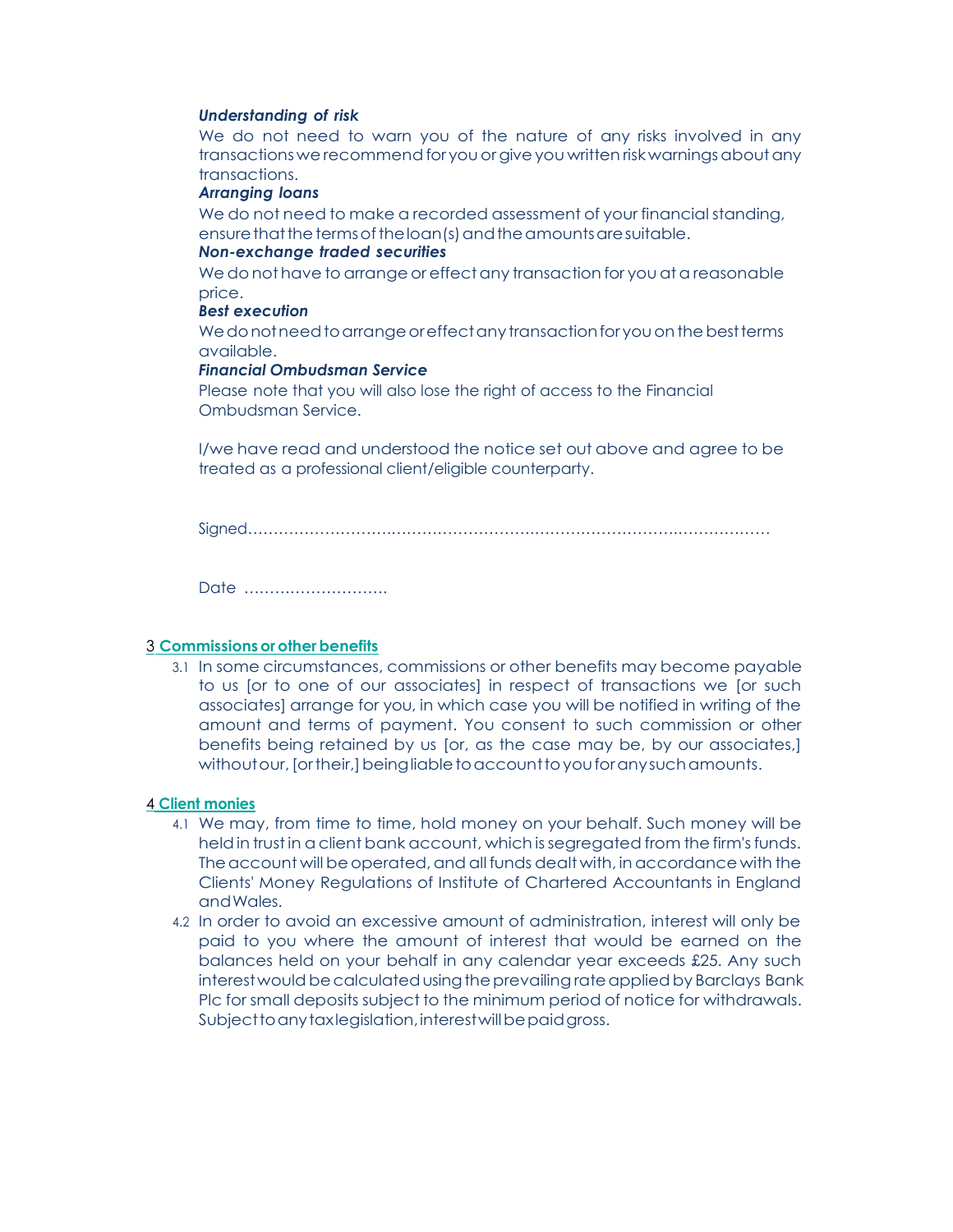- 4.3 If the total sum of money held on your behalf is enough to give rise to a significant amount of interest or is likely to do so, then the money will be placed in a separate interest-bearing client bank account designated to you. All interest earned on such money will be paid to you. Subject to any tax legislation,interestwillbepaidgross.
- 4.4 In the unlikely event of us holding any unclaimed monies, we reserve the right to pay such monies to a registered charity in line with the guidelines set out in the Clients' Money Regulations referred to above. We will not do this unless we have been unable to contact you for at least five years and we have taken reasonable steps to trace you and return the monies.

## 5 **Fees**

- 5.1 Our fees are computed on the basis of time spent on your affairs by the principals, our staff and subcontractors and on the levels of skill and responsibility involved. Disbursements represent travel, accommodation and otherexpensesincurredindealingwithyouraffairs.
- 5.2 Ifitisnecessary tocarry out workoutsidetheresponsibilitiesoutlinedin thisletter, we will advise you in advance. Any additional work will involve additional fees. Accordingly we would like to point out that it is in your interests to ensure that yourrecordsetc.arecompletedtotheagreedstage.
- 5.3 Invoices are payable in full (including disbursements) in accordance with the terms set out on the invoice.
- 5.4 It is our normal practice to request that clients make arrangements to pay a proportion of their fee on a monthly direct debit. These direct debits will be applied to fees arising from work agreed in this letter of engagement for the current and ensuing years. Once we have been able to assess the amount of work and time involved we would be grateful if you would agree to pay an amount to us on a regular basis. We reserve the right to charge interest on overdue accounts at the current rate under the Late Payment of Commercial Debts (Interest) Act 1998. We also reserve the right to terminate our engagement and cease acting if payment of any fees billed is unduly delayed. [We accept Settlement of fees by certain credit cards.] As Individuals, you guarantee to pay personally any fees (including disbursements) for services provided to the company that the company is unable to pay. This clause shall become effective in the event of a receiver or liquidator being appointed to the company or the company otherwise being wound-up. In the event that this firm ceases to act in relation to your company's affairs you agree to meet all reasonable costs of providing information to the company's new advisers. In particular you agree to meet these costs where we are required by law to provideinformationtoasuccessorfirm.
- 5.5 If we give you an estimate of our fees for carrying out any specific work, then that estimate will not be contractually binding unless we have explicitly stated that will be the case.
- 5.6 If we agree a fixed fee with you for providing a specific range of services this will be the subject of a separate agreement. This agreement will set out the periodwhichthefixedfeerelatestoandtheservicescoveredbyit.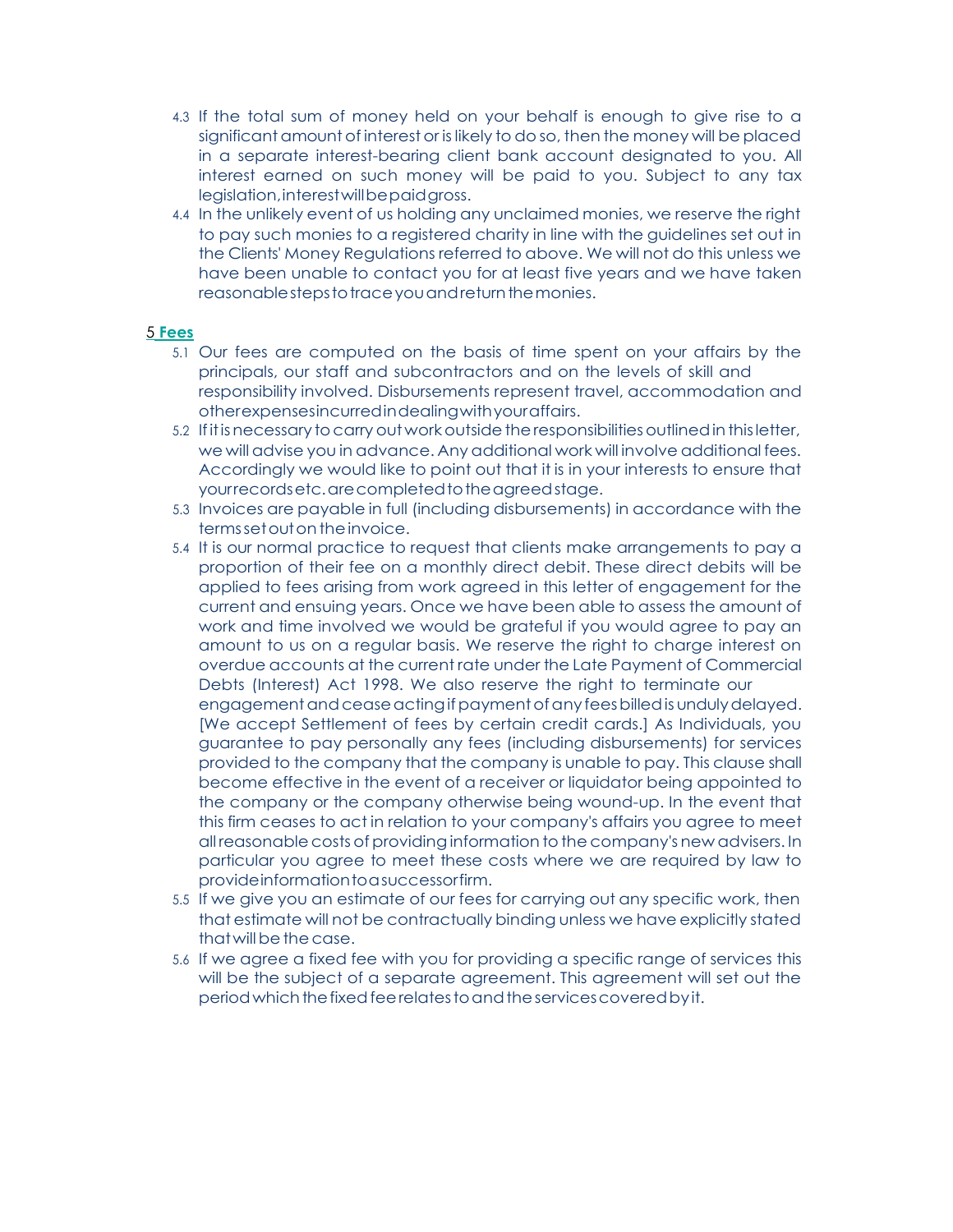5.7 You may have an insurance policy or membership of a trade or professional body that entitles you to assistance with payment of our fees in some situations. A particular example would be assistance with an investigation by HM Revenue & Customs. Unless you arranged the insurance through us then you will need to advise us of any such cover you have. Please note that you remain liable for our fees regardless of whether all or part are liable to be paid by your insurers.

# 6 **Retentionofandaccess torecords**

- 6.1 During the course of our work we will collect information from you and others acting on your behalf and will return any original documents to you following the preparation and audit of your financial statements and returns. You should retain these records for 6 years from the 31 January following the end of the tax year to which they relate. You should retain them for longer if HM Revenue andCustomsenquireintoyourtaxreturn.
- 6.2 Whilst certain documents may legally belong to you, unless you tell us not to, we intend to destroy correspondence and other papers that we store which are more than seven years old, other than documents which we consider to be of continuing significance. If you require retention of any document you must notify us of that fact in writing.

# 7 **Conflicts of interest and independence**

- 7.1 We reserve the right during our engagement with you to deliver services to other clients whose interests might compete with yours or are or may be adverse to yours, subject to 8 below. We confirm that we will notify you immediately should we become aware of any conflict of interest involving us andaffectingyou.
- 7.2 If a conflict of interest should arise, either between two or more of our clients, or in the provision of multiple services to a single client, we will take such steps as are necessary to deal with the conflict. In resolving the conflict, we would be guided by the Code of Ethics of the Institute of Chartered Accountants in England and Wales which can be viewed at [www.icaew.com/regulations.](http://www.icaew.com/regulations)

# 8 **Confidentiality**

8.1 We confirm that where you give us confidential information, we shall at all times keep it confidential, except as required by law or as provided for in regulatory, ethical or other professional statements relevant to our engagement. Any subcontractorsweusewillbeboundbythesameconfidentialityrequirement.

# 9 **Quality control**

- 9.1 As part of our ongoing commitment to providing a quality service, our files are periodically subject to an independent regulatory or quality review. Our reviewers are highly experienced and professional people and are, of course, bound by the same requirements of confidentiality as our principals and staff. *DealingwithHMRevenue&Customs*
- 9.2 When dealing with HM Revenue & Customs on your behalf we are required to behonest and to take reasonable care to ensure that your returns are correct.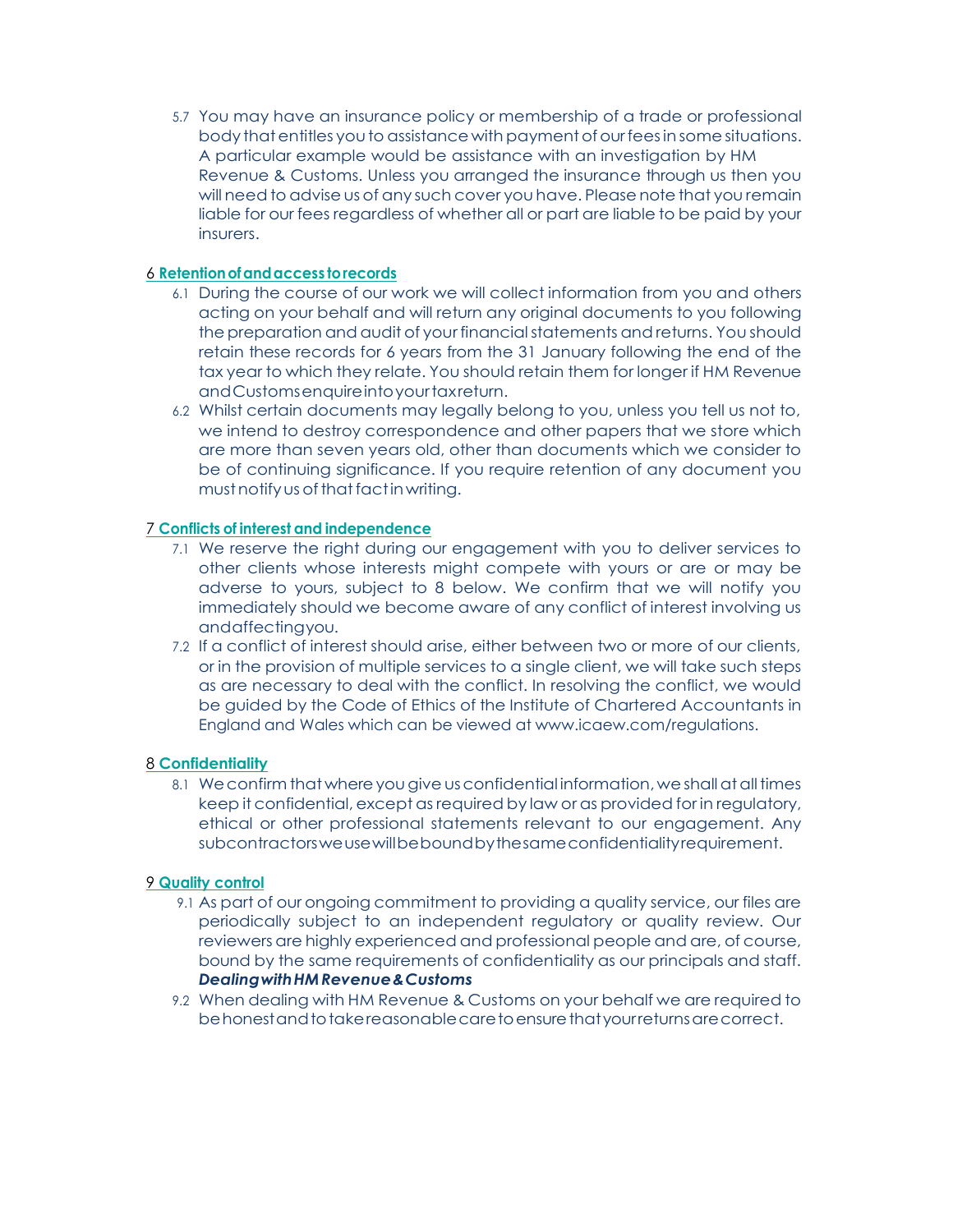To enable us to do this, you are required to be honest with us and to provide us with all necessary information in a timely manner. For more information about 'Your Charter' for your dealings with HM Revenue & Customs, se[e](http://www.hmrc.gov.uk/charter/index.htm) [www.hmrc.gov.uk/charter/index.htm.](http://www.hmrc.gov.uk/charter/index.htm) To the best of our abilities, we will ensure that HM Revenue & Customs meet their side of the Charter in their dealings with you.

#### 10 **Helpustogiveyoutherightservice**

- 10.1 If at any time you would like to discuss with us how our service to you could be improved, or if you are dissatisfied with the service you are receiving, please let us know, by contacting our Customer Services Team on 0208 421 3555 or email on [clientcare@dua.co.uk.](mailto:clientcare@dua.co.uk.)
- 10.2 We undertake to look into any complaint carefully and promptly and do all we can to explain the position to you. If we do not answer your complaint to your satisfaction you may of course take up the matter with the Institute of Chartered Accountants in England and Wales.
- 10.3 In order for us to provide you with a high quality service on an ongoing basis it is essential that you provide us with relevant records and information when requested, reply to correspondence in a timely manner and otherwise follow the terms of the agreement between us set out in this Standard Terms of Business and associated Engagement letters. We therefore reserve the right to canceltheengagementbetweenuswithimmediateeffectintheeventof:
- your insolvency, bankruptcy or other arrangement being reached with creditors;
- failure to pay our fees by the due dates; or
- either party being in breach of their obligations where this is not corrected within 30 days of being asked to do so.

## 11 **Applicable law**

- 11.1 This engagement letter is governed by, and construed in accordance with English law. The Courts of England will have exclusive jurisdiction in relation to any claim, dispute or difference concerning this engagement letter and any matter arising from it. Each party irrevocably waives any right it may have to objectto anyaction being broughtin thosecourts,to claim that the action has been brought in an inappropriate forum, or to claim that those courts do not have jurisdiction.
- 11.2 If any provision in this Standard Terms of Business or any associated engagement letter, or its application, are found to be invalid, illegal or otherwise unenforceable in any respect, the validity, legality or enforceability ofanyotherprovisionsshallnotinany waybeaffectedorimpaired.

#### 12 **Change in the law, in practice or in public policy**

- 12.1 We will not accept responsibility if you act on advice previously given by us without first confirming with us that the advice is still valid in light of any change in the law, public policy or your circumstances.
- 12.2 We will accept no liability for losses arising from changes in the law or the interpretation thereof, practice, or public policy that are first published after the date on which the advice is given to the fullest extent permitted by applicable law.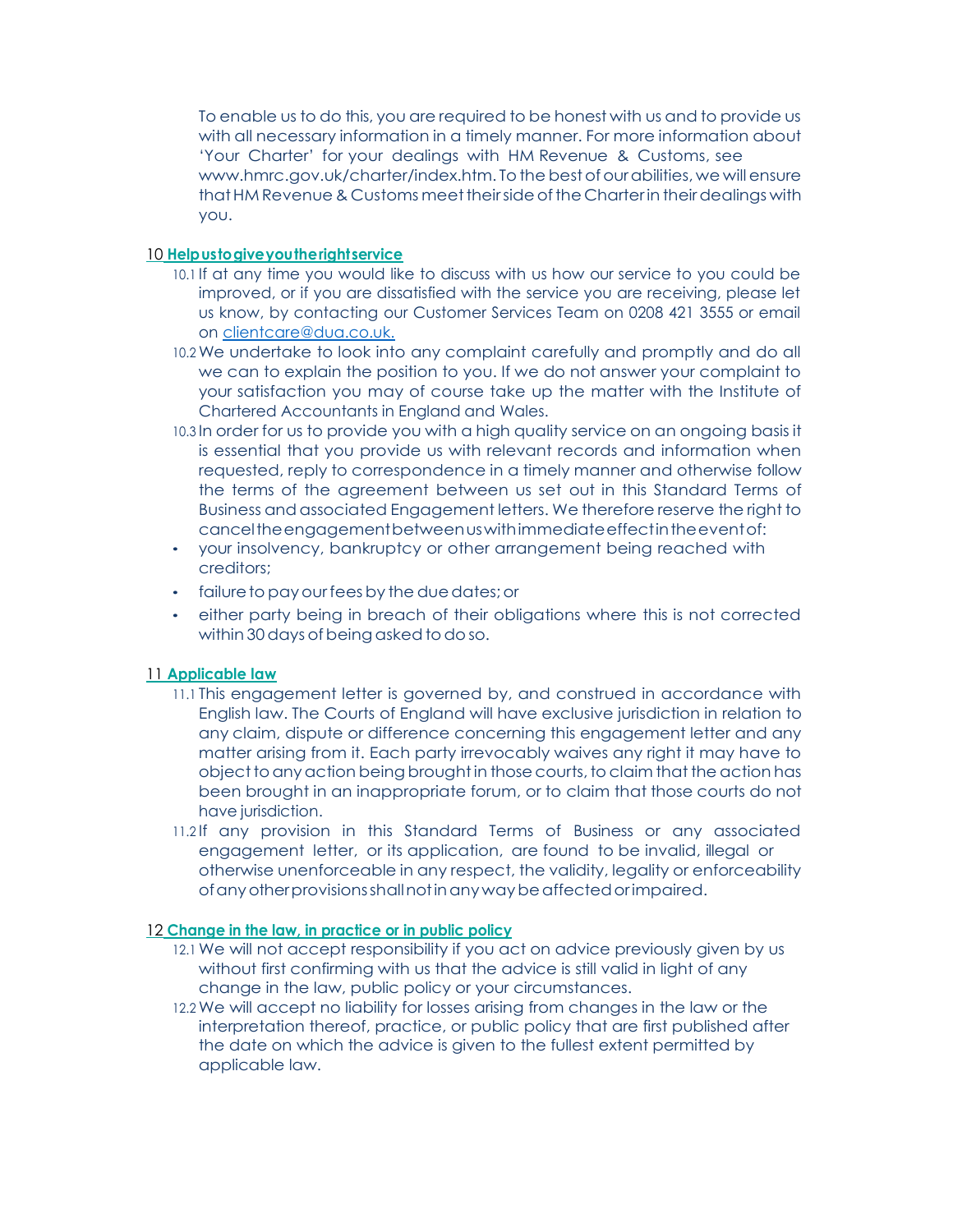### 13 **Internet communications**

- 13.1Unless you tell us otherwise, we will at times use email or other electronic means tocommunicatewithyou.
- 13.2 Internet communications are capable of data corruption and therefore we do not accept any responsibility for changes made to such communications after their dispatch. It may therefore be inappropriate to rely on advice

contained in an e-mail without obtaining written confirmation of it. We do not accept responsibility for any errors or problems that may arise through the use of internet communication and all risks connected with sending commercially sensitive information relating to your business are borne by you. If you do not agree to accept this risk, you should notify us in writing that e-mail is not an acceptable means of communication.

13.3 It is the responsibility of the recipient to carry out a virus check on any attachments received.

# 14 **DataProtection Act 2018**

- 14.1 To enable us to discharge the services agreed under our engagement, and for other related purposes including updating and enhancing client records, analysisformanagementpurposesandstatutoryreturns,crimepreventionand legal and regulatory compliance, we may obtain, use, process and disclose personal data about you/your business/company/partnership/its officers and employees. We confirm when processing data on your behalf that we will comply with the relevant provisions of the Data Protection Act 2018. You will also ensure that any disclosure of personal data to us complies with such legislation. If you supply us with any personal data or confidential information you shall ensure you have full informed consent to pass it to us and will fully indemnify and hold us harmless if you do not have such consent and that causes us loss. If you are supplying us with personal data on the basis of a power of attorney for anyone you must produce to us an original or certified copy of the power of attorney on demand.
- 14.2 Applicable data protection regulation places express obligations on you as a data controller where we as a data processor undertake the processing of personal data on your behalf. An example would be where we operate a payroll service for you. We therefore confirm that we will at all times use our reasonable endeavours to comply with the requirements of applicable data protection regulation when processing data on your behalf. In particular we confirm that we have adequate security measures in place and that we will aim to comply with any obligations equivalent to those placed on you as a data controller.
- 14.3 We will notify you within 10 working days if an individual asks for copies of their personal data, makes a complaint about the processing of personal data or serves a notice from a relevant data protection authority. You and we will consult and cooperate with each other when responding to any such request, complaint or notice. If an individual whose data you have supplied to us or which we are processing on your behalf asks us to remove or cease processing that data we shall be entitled to do so where required to by law.
- 14.4 We may export personal data you supply to us outside the EU/EEA/UK for the purposes of storage and data processing. We will ensure all such data export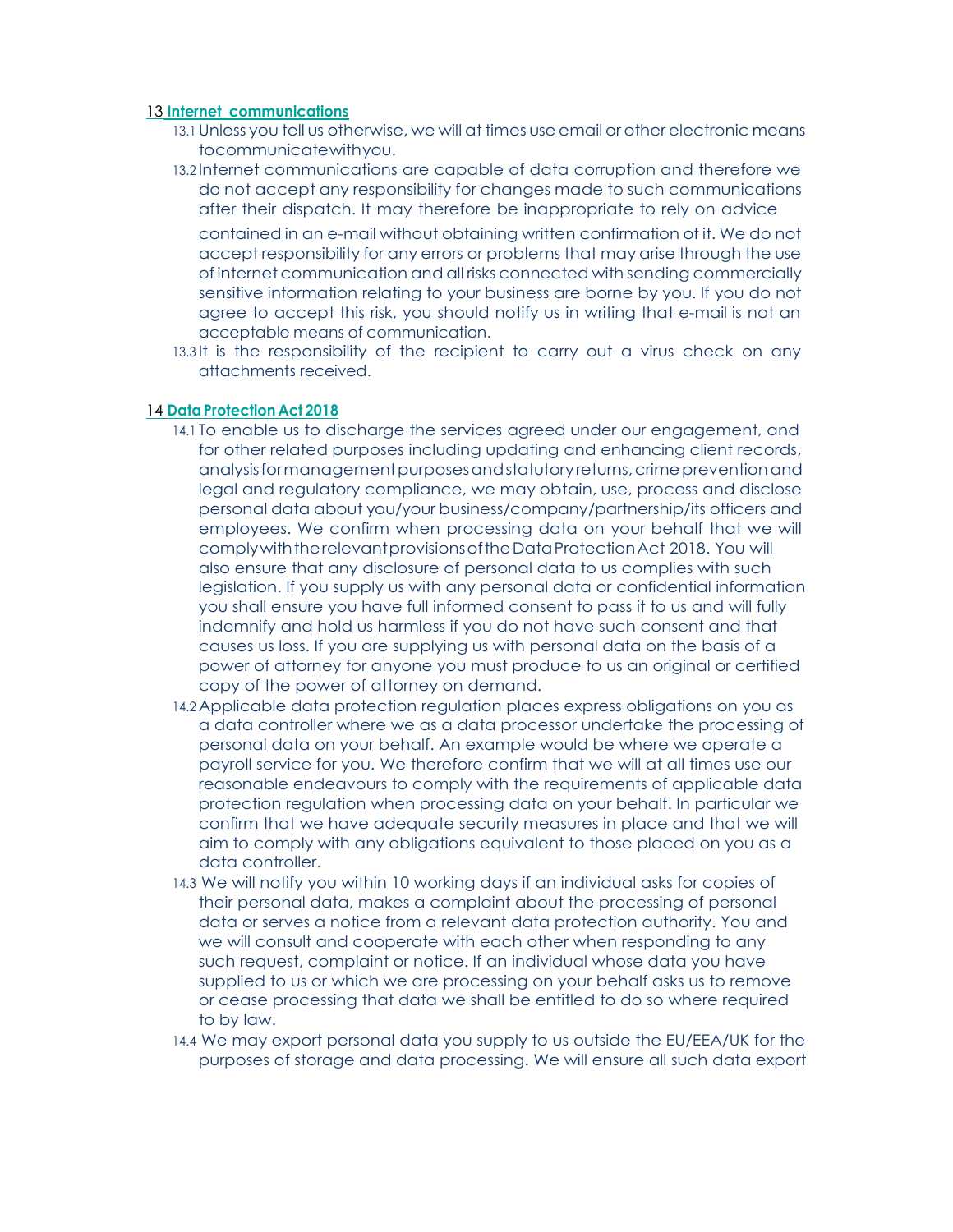is compliant with relevant data protection legislation. You consent to such data export. Where cloud-based services are to be used you may be subject to our cloud services terms and conditions.

14.5 We will answer your reasonable enquiries to enable you to monitor compliance with this clause.

## 15 **Contracts (Rightsof ThirdParties)Act 1999**

- 15.1 Persons who are not party to this agreement shall have no rights under the Contracts (Rights of Third Parties) Act 1999 to enforce any term of this agreement. This clause does not affect any right or remedy of any person which exists or is available otherwise than pursuant to that Act.
- 15.2 The advice we give you is for your sole use and is confidential to you and will not constitute advice for any third party to whom you may communicate it. We will accept no responsibility to third parties for any aspect of our professionalservicesorworkthatismadeavailabletothem.

# 16 **Client Identification**

- 16.1 In common with all accountancy and legal practices, the firm is required by the Proceeds of Crime Act 2002 and the Money Laundering Regulations 2017 to:
- Maintainidentificationproceduresforclientsandbeneficialownersofclients;
- Maintain records of identification evidence and the work undertaken for the client;and
- Report,inaccordancewiththerelevantlegislationandregulations.
- 16.2 We have a statutory obligation under the above legislation to report to National Crime Agency (NCA) any reasonable knowledge or suspicion of money laundering. Any such report must be made in the strictest confidence. In fulfilment of our legal obligations, neither the firm's principals nor may staff enter into any correspondence or discussions with you regarding such matters.
- 16.3 If we are not able to obtain satisfactory evidence of your identity and where applicable that of the beneficial owners, we will not be able to proceed with the engagement

# 17 **Foreign Account Tax Compliance Act (FATCA) and Common Reporting Standards**

- 17.1Unless agreed specifically in a separate engagement letter, we are not responsible for your compliance with the International Tax Compliance (United States of America) Regulations 2013, produced as a result of FATCA. In particular, we are not responsible for the categorisation of any UK entity into either a Financial Institution (FI) or an active or passive Non-Financial Foreign Entity (NFFE) nor, if a Financial Institution, for its registration with the US Internal Revenue Service (IRS) and subsequent submission of the required annual returns to HM Revenue & Customs.
- 17.2However, if requested to do so we can provide advice on the completion of the forms supplied by Financial Institutions under these Regulations, or under Common Reporting Standards, and used by them to determine the status of an entity. We can also provide advice on setting up the appropriate systems to identify and report on your clients or beneficiaries who are foreign citizens affected by FATCA or Common Reporting Standards.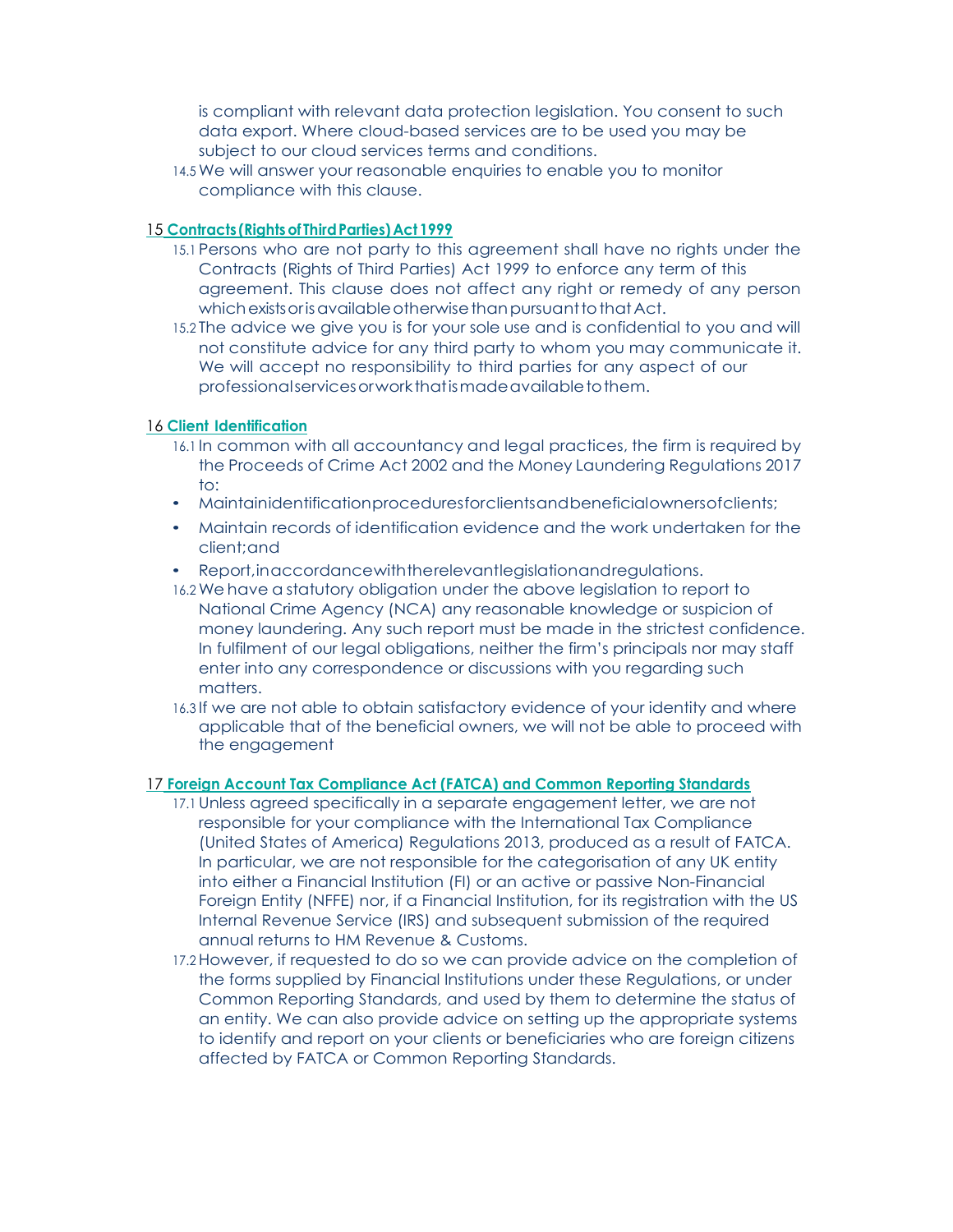#### 18 **General Limitation of liability**

- 18.1 We will provide services as outlined in this letter with reasonable care and skill. However, to the fullest extent permitted by law, we will not be responsible for any losses, penalties, surcharges, interest or additional tax liabilities where you or others supply incorrect or incomplete information, or fail to supply any appropriate information or where you fail to act on our advice or respond promptlytocommunicationsfromusortherelevantauthorities.
- 18.2 You will not hold us, our principals/directors and staff, responsible, to the fullest extent permitted by law, for any loss suffered by you arising from any misrepresentation intentional or unintentional supplied to us orally or in writing in connection with this agreement. You have agreed that you will not bring any claim in connection with services we provide to you against any of our partners, directorsor employees personally.
- 18.3 Our work is not, unless there is a legal or regulatory requirement, to be made available to third parties without our written permission and we will accept no responsibility to third parties for any aspect of our professional services or work that is made available to them.

## 19 **Intellectual property rights and use of our name**

- 19.1 We will retain all intellectual property rights in any document prepared by us during the course of carrying out the engagement except where the law specifically states otherwise. You may only use such rights to the extent we agreed when engaged to provide services to you and may not resell or sublicense such rights without our further prior consent.
- 19.2 You are not permitted to use our name in any statement or document that you may issue unless our prior written consent has been obtained. The only exception to this restriction would be statements or documents that, in accordancewithapplicablelaw,aretobemadepublic.

#### 20 **Draft/interimwork or oral adviceand outsourcing**

- 20.1 In the course of our providing services to you we may provide advice or reports or other work products in draft or interim form, or orally. However, final written work products will always prevail over any draft, interim or oral statements.
	- Where you request it, we will provide you with written confirmation of matters stated orally.
- 20.2 We use the services of an outsourcing company to assist with the processing ofyourdata.

#### 21 **Advice**

- 21.1 Advice we give you orally should not be relied upon unless we confirm it in writing. We endeavour to record all advice on important matters in writing. However if you particularly wish to rely upon oral advice we give you during a telephone conversation or a meeting, you must ask for the advice to be confirmed in writing.
- 21.2Unless specifically instructed and agreed in advance we will notassist with the implementation of our advice.